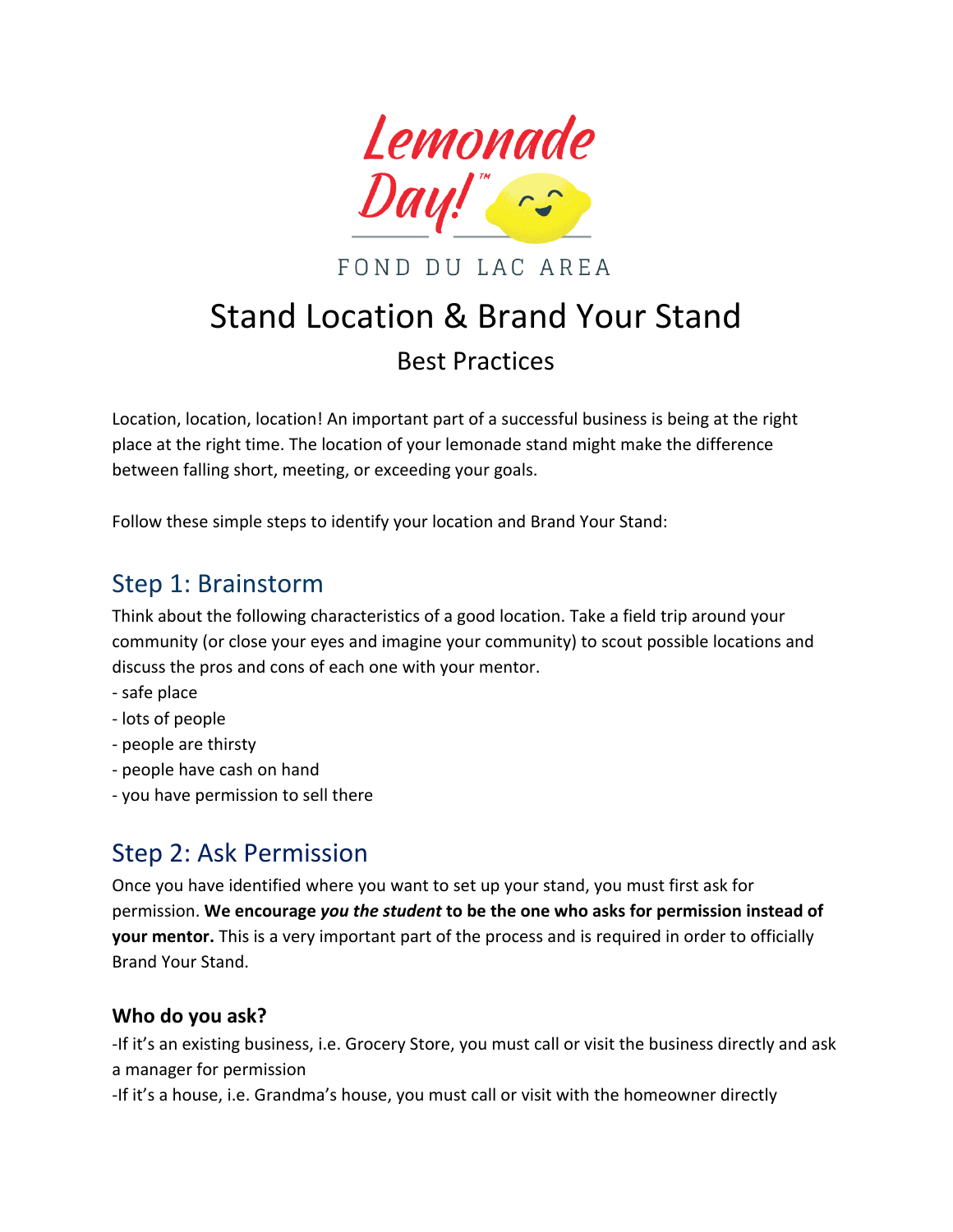- If it's in a public park, i.e. Lakeside Park, you must call or visit the local parks department and ask a manager for permission

#### **How do you ask?**

This is a great step in the learning process and we encourage *you the entrepreneur* to be the one who asks for permission instead of your mentor. Use the provided script as an easy guide to talk to business representatives and ask your mentor for help if you get stuck. Or consider using the provided letter template to ask for permission. Your choice!

► Be sure to ask the business representative if there will be any other lemonade stands at their location to help protect against multiple stands at the business. **Stand locations are on a first come, first served basis.**

#### **Need help coming up with stand location ideas?**

There are many wonderful businesses in the Fond du Lac area that would love to host your team and will allow you to have a lemonade stand at their location. If you need help coming up with location ideas, email Bernadette at bericksen@envisiongreaterfdl.com.

### Step 3: Brand Your Stand

Let us know where your stand will be located on Lemonade Day so we can visit and bring you business! Once you have determined your stand location, follow the steps below and put your stand on the map!

## **Brand Your Stand is open from March 1 - April 24**

- 1. Go to: <https://lemonadeday.org/fond-du-lac-area>
- 2. Scroll down, click on Stands



3. You will drop down to the map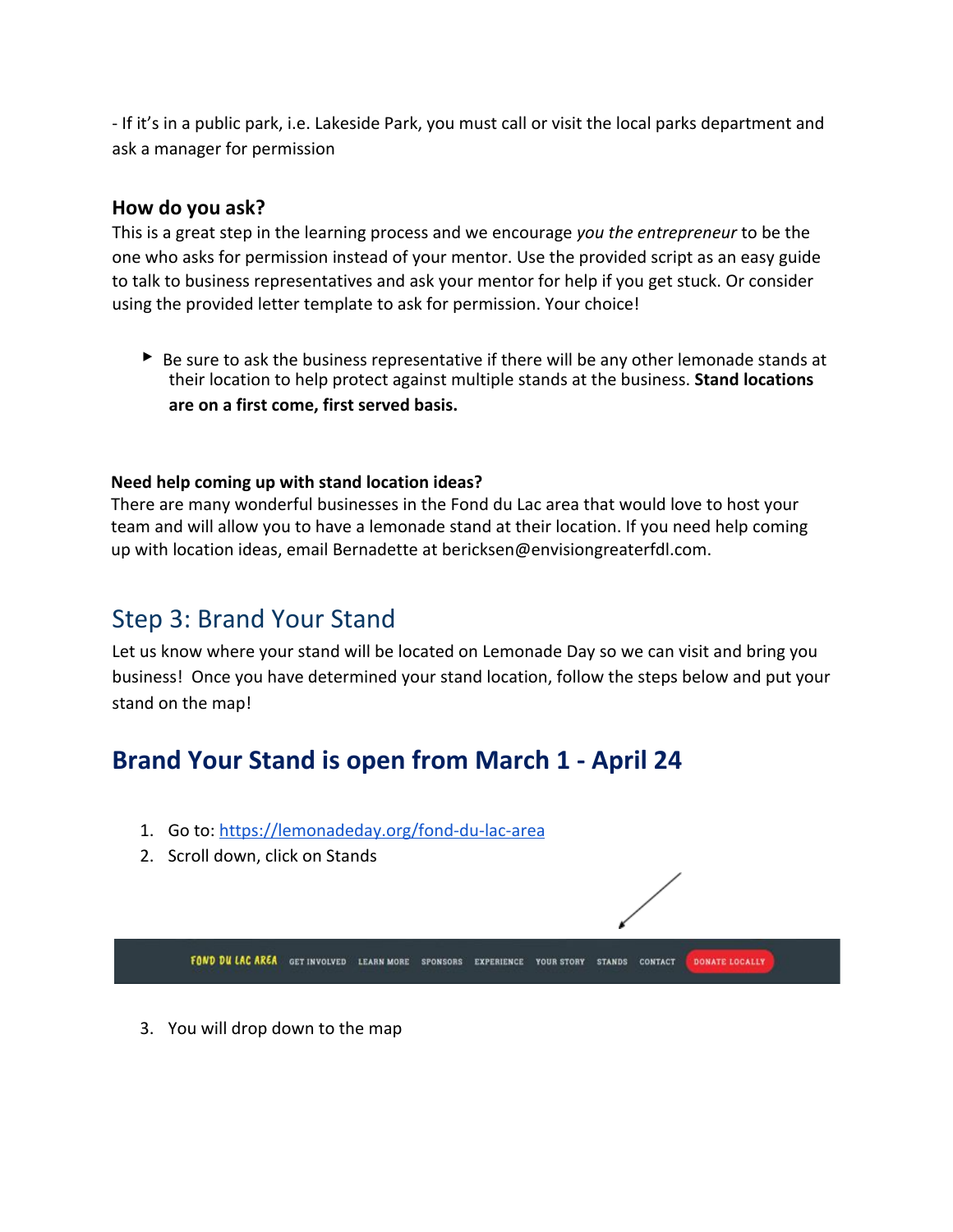#### STAND LOCATIONS

| Review the local guide to understand the Stand Location & Brand Your Stand process.<br>*This digital map has replaced the paper map from previous years.* |
|-----------------------------------------------------------------------------------------------------------------------------------------------------------|
| <b>BRAND MY STAND</b>                                                                                                                                     |
| St Anna<br>(44)                                                                                                                                           |

- **4. Double check the map** *before* **adding your stand to make sure no one else is at that location - Stand locations are on a first come, first served basis**
- 5. Click on Brand My Stand, you will be taken to a form
- 6. Complete the form with all of the required information
- 7. Click on Submit

# **Important Information**

- It can take up to 24 hours for stands to appear on the map
- Double check the map *before* adding your stand to make sure no one else is at that location - Stand locations are on a first come, first served basis
- Keep record of who you received permission from at your location along with their contact information
- The map can be viewed from the direct link: <https://lemonadeday.org/fond-du-lac-area#stand-locations>
- Brand Your Stand is open from March 1 April 24
- Questions: Contact Envision Greater Fond du Lac at 920-921-9500



Lemonade Day Fond du Lac Area is an initiative of Fond du Lac Works, a program of Envision Greater Fond du Lac.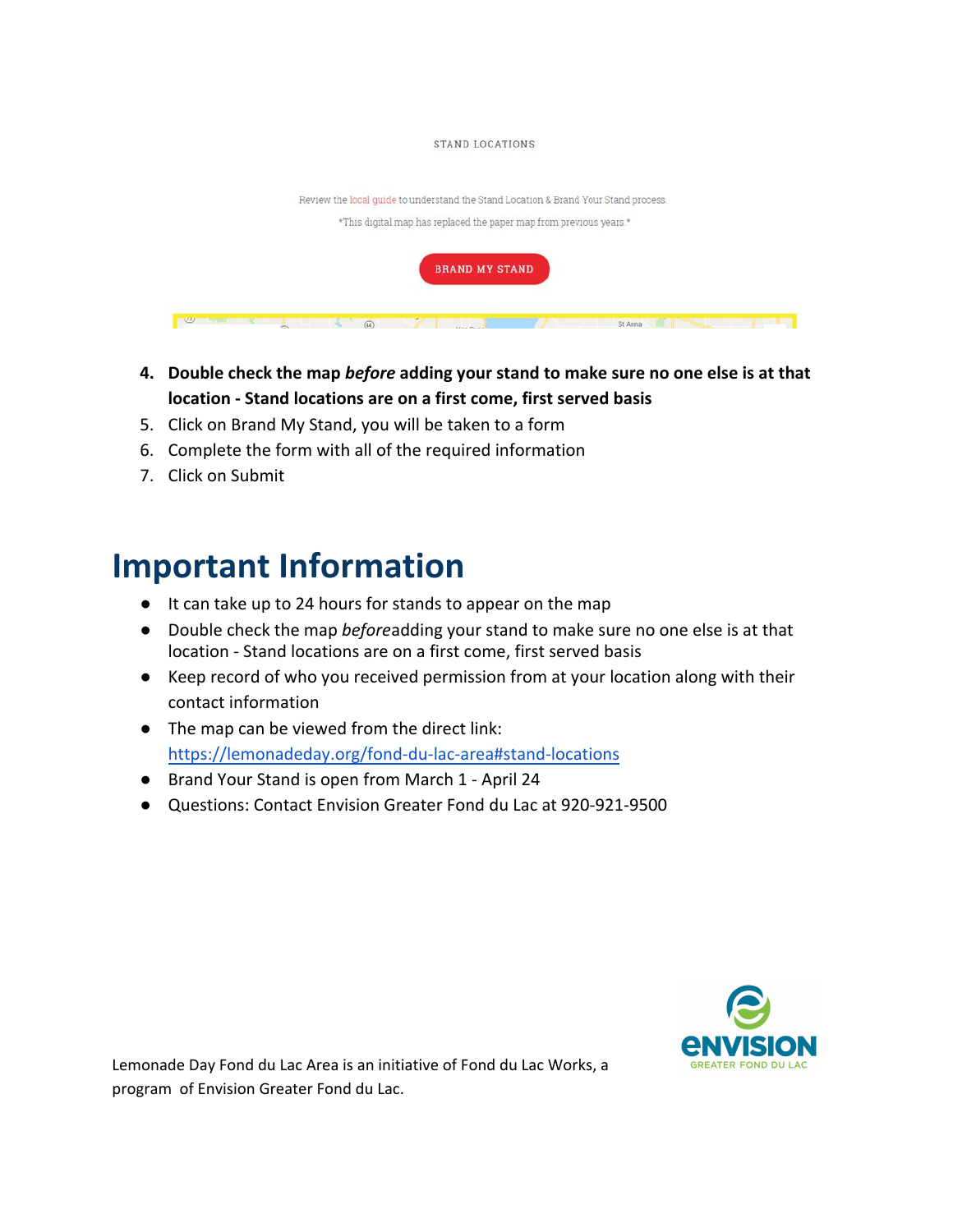

**Phone Script for Calling Local Businesses Stand Location** 

Hello!

May I speak to a manager?

My name is the control of the control of the control of the control of the control of the control of the control of the control of the control of the control of the control of the control of the control of the control of t

I am a \_\_\_\_\_ grader at \_\_\_\_\_\_\_\_\_\_\_\_\_\_\_\_\_\_\_\_\_\_\_\_\_\_\_\_\_\_ and I am learning how to become an entrepreneur. I am participating in the Fond du Lac Area Lemonade Day which will allow me to open my first business, a lemonade stand, on May 2<sup>nd</sup>!

May I ask your name?

<<wait for an answer and write the name down>>

I am calling to request permission to have my stand in front of your business from 10 am to 2 pm on Lemonade Day, May 2<sup>nd</sup>.

Do you think that would be ok?

<<wait for an answer>>

<<If they say no>>,

Thank you for your time.

<<If they say yes>>,

Thank you! That is great!

Are there any guidelines that we should be aware of?

Who will be my main contact if I should have questions?

Again, thank you very much and my teacher/mentor/parent is right here if you would have any further questions.